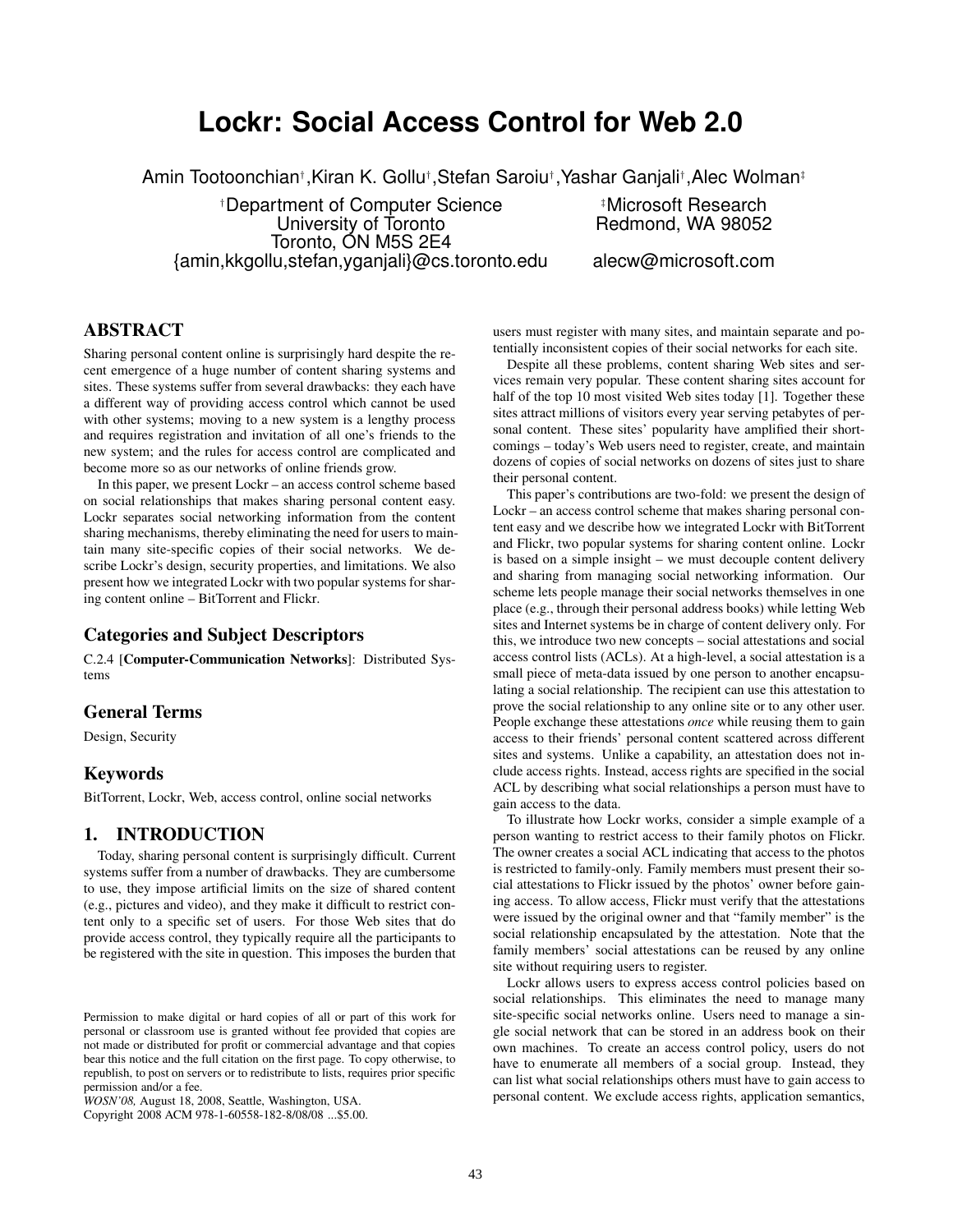and object names from attestations unlike other recently proposed capability-based schemes [4, 5]. In this way, attestations can be re-used across different Web sites and Internet systems. This usage model conforms with the familiar model with which users already manage contacts in their address books making Lockr intuitive and easy-to-use.

Lockr is incrementally deployable – any online site can support it without coordinating with other sites. The real benefit from Lockr, however, is gained when a large number of sites deploy and support it, as users will not need to define and manage their networks for such sites. As our second contribution in this paper, we show how one can implement Lockr on a content sharing site without any support from that site. As an example, we show how one can use Lockr on the popular photo sharing site Flickr, using a browser plug-in. Clearly, this is not the long-term solution we envision, but is a simple way to show the advantages of Lockr. We also present an implementation of Lockr in Azureus, a popular BitTorrent client, providing access control for the content shared in a peer-to-peer (P2P) system.

# 2. REQUIREMENTS FOR ACCESS CONTROL ON PERSONAL CONTENT

Because personal content is usually of a private nature, people need to restrict who can access it. While some delivery systems today provide access control, these schemes do not fit the needs of personal content. We believe that an access control scheme for sharing personal content online should have the following properties.

1. Provide a simple and flexible way of defining access control rules. The growth of our online social networks will make it more and more difficult to manage who has access to which online content. An ideal access control scheme must be intuitive and simple to use, matching the way in which people manage their social networks both online and offline.

2. Eliminate the management issues associated with using many content sharing sites. The volume of personal content created and shared online has immensely grown, and will continue to grow. Depending on the type of content, users might prefer using different types of services. An ideal access control scheme must be able to work with all types of content regardless of where they are stored. Users should not have to manage many copies of their social networks and they should not have to convince their friends and families to register on many different sites.

Our proposed access control scheme captures these properties using two simple observations.

1. We must use social relationships to describe access control policies. Our observation is that it is very intuitive for people to use their social relationships to define access control policies for their personal content. For example, people want to share family pictures with family members only, they want to share pictures from work with work colleagues, and they want to share their wedding videos with all the guests to their wedding. In contrast, today's sharing systems provide access control mechanisms based on identities and groups that vary from one content sharing service to another. While access control policies based on identities and groups are adequate for operating systems or databases, we believe they are very difficult to manage over different online content sharing systems. People are more comfortable restricting access to their pictures to their "family" or "work colleagues". It is more intuitive, and one doesn't need to enumerate people's identities for every piece of data to protect. With Lockr, people can use social relationships (in addition to identities) to define access control policies for personal content.

2. We must separate social networks from content delivery and sharing. A social access control scheme should be compatible with any Internet system for delivering personal content. Internet systems must decouple their social networking information from their content delivery and sharing functionality. With Lockr, people manage one single copy of their social network stored either on their own desktops or on a third-party site, whichever is more convenient.

Separating social networks from content delivery and sharing opens a new realm of possibilities for constructing applications that have yet to emerge on the Internet. For example, today's firewall policies filter incoming traffic based on IP addresses, port numbers, or protocol types. Instead, firewalls could implement filtering policies based on social relationships. A personal firewall could allow incoming traffic from others based on their social relationship to the firewall's owner and not based on their IP addresses. Similarly, organizations could implement policies allowing traffic from their employees only and without relying on IP addresses. As another example, a person's e-mail reader can share locally archived emails with this person's family or friends. The e-mail reader could also implement a spam classification scheme based on the social relationships between senders and receivers, similar to a system like RE: [3].

# 3. DESIGN

To provide the requirements described previously, Lockr introduces two new concepts – social attestations and social access control lists (ACLs). In this section, we start by describing how people create a personal identity in Lockr. We then present the concept of social attestations, and how they are issued and exchanged. We describe social ACLs and how they are enforced. Finally, we discuss the issues raised by revoking these attestations.

### 3.1 Personal Identities and Address Books

In Lockr, a personal identity is a pair of a public key and a private key. People communicate their public keys with their social networks in the same way they share their names, addresses and phone numbers – using business cards, e-mail signatures, letters, phone calls, or any out-of-band mechanisms. Public keys are stored in address books, next to a person's other contact information. While public keys can be revealed to anyone, their exchange must be done securely. An adversary can impersonate a victim once the victim's friends record an incorrect public key in their address books. However, these keys are exchanged only by people forming social relationships and not between unknown strangers. This allows people to find convenient ways to exchange their public keys securely, such as secure e-mail or over their cell-phones' Bluetooth interfaces.

#### 3.2 Social Attestations

A social attestation is a piece of data that certifies a social relationship. An attestation has six fields: an issuer, a recipient, a social relationship between two parties, an expiration date, a relationship key, and a digital signature. The meaning of an attestation is that an issuer tells a recipient that two parties form a relationship. Two parties could share more than one attestation since two people can have more than one relationship (e.g., two people can be both friends and co-workers). In the simplest case (and we believe the most common), an attestation certifies a social relationship between the issuer and the recipient. For example, when a person issues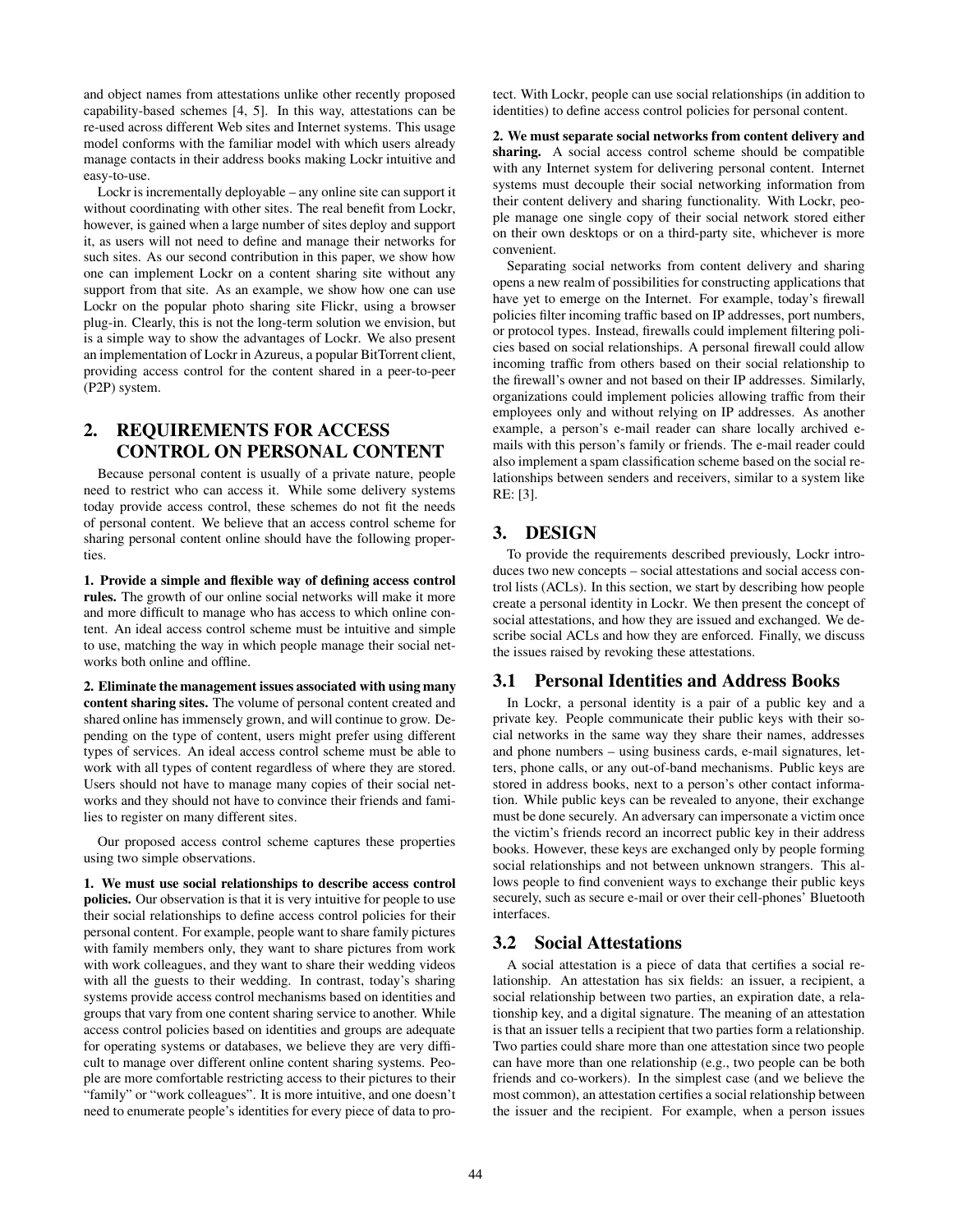#### <attestation> <issuer>Issuer's public key</issuer> <recipient>Recipient's public key</recipient> <relationship> <type>Relationship type (e.g., family, friend)</type> <firstParty>First party's public key</firstParty> <secondParty>Second party's public key</secondParty> </relationship> <expDate>Expiration Date</expDate> <relKey>Key specific to encapsulated relationship</relKey> <signature>Attestation's signature</signature>

</attestation>

Figure 1: *The XML-based format of an attestation. An attestation has an issuer, a recipient, a social relationship between two parties, an expiration date, a relationship key, and a digital signature. The identities of the issuer, the recipient, and the two parties are represented with public keys. All attestations issued by the same issuer and encapsulating the same relationship must have the same relationship key.*

social attestations to a family member, the attestation certifies the relationship "family" between the issuer and the recipient. While it is common for the issuer and the recipient to be the two parties forming the relationship, the relationship can be between any two parties in the most general case. Attestations also have an expiration date or they can be set to never expire. Finally, attestations are signed to prevent anyone from tampering with them.

The relationship key is a shared key among all parties with the same relationship with the attestation's issuer. Its role is to protect attestations from being revealed to third parties. Whenever the attestation is transmitted to another party, it is first encrypted with the relationship key. This prevents malicious third parties from having access the social information encapsulated in attestations even if they were to intercept their transfers illegitimately. We will describe how relationship keys are used in Section 3.3.1.

There are many convenient ways in which attestations can be transmitted to a recipient, such as e-mail or over cell-phones' Bluetooth interfaces. Attestations can also be exchanged over a variety of different application protocols, such as HTTP or chat protocols. Since the issuer and the recipient have each others' public keys in their address books, the attestation is encrypted with the recipient's public key before being sent. This allows an issuer to transmit an attestation over insecure channels; even if a malicious party intercepts the attestation, the attacker cannot decrypt the information. The issuer also signs the attestation to ensure that its integrity is not compromised by a man-in-the-middle attack. Figure 2 presents the protocol for issuing attestations. Currently, we do not require the recipient to acknowledge receiving the attestation, although this could be added by a higher-level protocol.

### 3.3 Social Access Control Lists

In traditional ACLs, a list of identities specifies who is allowed access. A social ACL does not rely only on identities to specify access control. Instead, social ACLs can also allow access to others based on their social relationships. A social ACL contains the owner's public key, the public keys of all people who can access the object (like in traditional ACLs), and a social relationship. To access an object, people must either have their public key listed in the social ACL, or they must present an attestation issued to them by the owner certifying the relationship listed in the ACL. Social ACLs are signed to guarantee their integrity and authenticity. We also use XML to format social ACLs (see Figure 3).

Since not all social relationships are symmetric, the ordering in which public keys are listed in attestations and in social ACLs is

**Alice**: Generate the attestation **Alice**: Sign attestation with Alice's private key **Alice**: Encrypt signed attestation with Bob's public key **Alice**: Send encrypted attestation to Bob **Bob**: Decrypt received attestation with Bob's private key **Bob**: Check Alice's signature of the attestation **Bob**: Store attestation

Figure 2: *The protocol for issuing an attestation between Alice and Bob. The issuer and the recipient of an attestation know each other; they have each others' public keys in their address books before issuing the attestation. In this way, Alice can encrypt the attestation with Bob's public key, and Bob can verify Alice's signature.*

| <acl></acl>                                                                                                                                                                                                                                                                                                                                                                                        |
|----------------------------------------------------------------------------------------------------------------------------------------------------------------------------------------------------------------------------------------------------------------------------------------------------------------------------------------------------------------------------------------------------|
| <owner>Owner's public key</owner>                                                                                                                                                                                                                                                                                                                                                                  |
| $\langle access \rangle$                                                                                                                                                                                                                                                                                                                                                                           |
| <user>User's public key</user>                                                                                                                                                                                                                                                                                                                                                                     |
| <user>User's public key</user><br><relationship><br/><type>Relationship type (e.g., family, friend)</type><br/><firstparty>First party's public key</firstparty><br/>(or <secondparty>Second party's public key</secondparty>)<br/><math>\langle</math> relationship <math>&gt;</math><br/><math>\langle</math>access<math>&gt;</math><br/><math>\langle</math>acl<math>&gt;</math></relationship> |
|                                                                                                                                                                                                                                                                                                                                                                                                    |

#### Figure 3: *The XML-based format of a social ACL. A social ACL has an object's owner, an explicit list of users who can access the content, and a social relationship that users must show to access the content. Either a "firstParty" or a "secondParty" XML attribute can be listed in the social relationship.*

important. Using the terminology listed in Figures 1 and 3, Lockr grants access to an attestation if both the relationship type and the ordering of the identities (i.e., "firstParty" and "secondParty") match between the attestation and the ACL rule. However, as a convention, we always list the issuer's public key before the recipient's key if the relationship is between the issuer and the recipient. If the relationships involves the recipient and a third party, we list the recipient key before the other party's key. In this way, we can avoid the unfortunate case when an attestation is rejected by an ACL because identities are listed in the reverse order although the social relationship is symmetric.

#### *3.3.1 Enforcing access control with social ACLs*

When requesting an object protected by a social ACL, the ACL enforcer returns the ACL (or the access rules found in the ACL at the minimum). Based on the ACL, the person seeking access determines which attestation to use to obtain access. When the ACL lists a conjunctive relationship, a person might have to send more than one attestation to obtain access. In this case, the attestations are concatenated in one single message. To access an object, a person must either have their public key listed in the ACL or an attestation certifying the social relationship listed in the ACL.

In the first case, the person must prove that they hold the private key corresponding to the public key listed in the ACL. For this, an ACL enforcer can issue a challenge (i.e., a nonce) encrypted with the person's public key. Access is granted only if the challenge is resolved. A session key is also setup to encrypt all subsequent communication. Note that no social attestations are exchanged. Figure 4 presents this protocol.

In the second case, the person must present a social attestation to access the object. Before transmitting the attestation, the person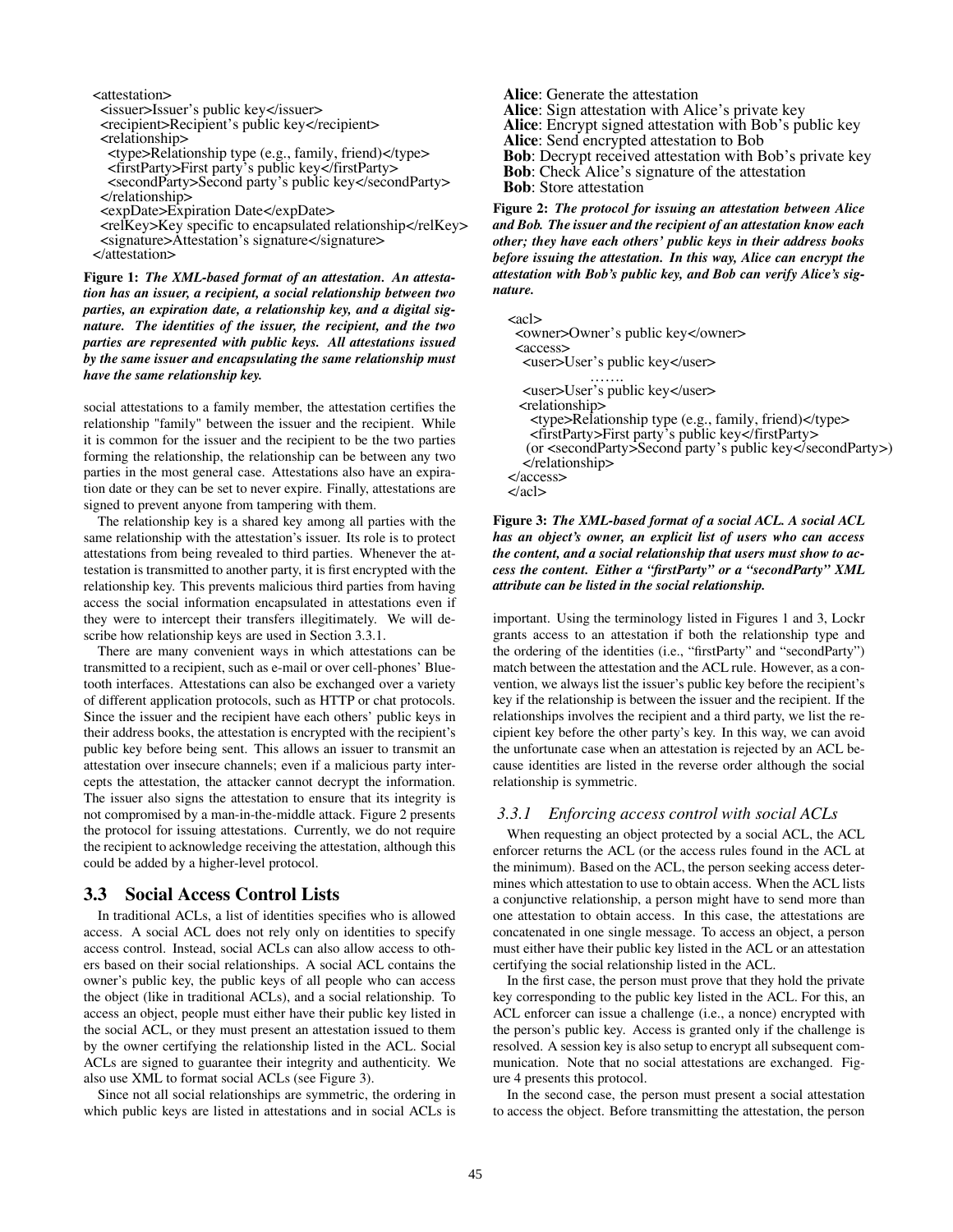

Figure 4: *Checking the identity of a person seeking access. The ACL enforcer checks that the person's public key appears in the ACL's explicit list of users with access to the object. The nonce exchange checks that the person has the private key corresponding to the public key sent earlier.*

seeking access encrypts it with the attestation's relationship key. In this way, only parties holding the same relationship key can decrypt this attestation. This ensures the privacy of attestations; without these relationship keys, users might be uncomfortable transmitting their attestation and, therefore, revealing their social relationships to others. A consequence of using relationship keys is that only parties with the same social relationship can decrypt attestations. In many scenarios, this limitation is convenient; for example, users can enforce that only their family members have access to family photos. However, in other scenarios, this can be too restrictive; for example, users might want Flickr to enforce their social ACLs restricting access to family members only. In these cases, object's owners can choose to share their attestation's relationship key with Flickr.

When sending an attestation, a person encrypts it with the relationship key. The party enforcing the ACL must also hold the relationship key to decrypt the attestation. To prove the identity of the attestation's sender, a challenge is issued. If the sender resolves the challenge, access is granted. Session keys are also setup to encrypt all subsequent communication. Figure 5 illustrates this protocol.

#### 3.4 Attestation Revocation

We believe that people are often not concerned with revoking attestations that have not expired. Our attestations are used primarily for sharing content online; in many cases people will not bother restricting access to others just because their relationships changed. For example, when people share photos with their co-workers, they might not be concerned knowing their ACLs might allow access to former co-workers. The nature of the content does not warrant the need for revoking these attestations.

Nevertheless, there are scenarios when people would like to revoke certain attestations. We address these scenarios in three ways. First, attestations can be set to expire. Any system enforcing social ACLs will verify whether an attestation is still valid before granting access. Second, we augment ACLs with *exclusion lists*. The role of the exclusion list is to enumerate the people who cannot access the content even if they hold the appropriate attestation. For example, if Alice wants to share content with all her friends except Eve, Alice must add Eve's public key to the social ACL's exclusion list. Finally, a different way to restrict access is to reissue new attestations. The new attestation must have a new relationship key; in this way, Eve cannot access the content nor intercept and decrypt these attestations.

#### 4. SECURITY PROPERTIES

The main assumption behind Lockr's security properties is that people exchange their public keys along with their contact informa-



Figure 5: *Checking the attestation of a person seeking access. The attestation is encrypted with the attestation's relationship key before sending it. The nonce exchange checks that the person seeking access has the private key corresponding to the public key of the attestation's recipient.*

tion in a secure manner. If the public key of an individual listed in a personal address book is replaced with an attacker's public key, the attacker can impersonate this individual. Based on this assumption, Lockr guarantees the following security properties:

1. Integrity of attestations. Since attestations are signed with the issuer's private key, only the issuer can modify an attestation. This ensures that no attacker (including an attestation's recipient) can modify the attestation's content or forge an attestation.

2. Non-transferability of attestations. Even if attestations are passed to others, enforcing access control requires the authentication of the attestation's holder as its recipient. This is done through a challenge that only the party holding the private key of the attestation's recipient can solve. This also guarantees that access rights cannot be delegated (unlike with typical capabilities) – no one other than the issuer can grant access to the content. We believe that it is an appropriate choice for personal content sharing, since it enables the content owner to retain full control over the content.

3. Privacy. The attestations' relationship key ensures that attestations can be revealed only to other key holders. If a relationship key is lost, stolen, or disclosed publicly by one of its holders (perhaps maliciously), then the privacy of all attestations sharing this key is compromised. However, having the attestation's relationship key or even having a copy of the attestation is not enough to gain access. The person seeking access must also hold the attestation recipient's private key. We believe that mounting this attack is difficult in practice since an attacker must also track down the set of susceptible attestations once the relationship key has been compromised.

4. Resilience to man-in-the-middle attacks. In our protocols, the person seeking access must authenticate, whereas the person enforcing the ACL does not. Moreover, once an attestation is transmitted, all communication is encrypted with a session key. This limits the damage of a man-in-the-middle attack to disrupting or serving corrupted content.

#### 4.1 Attacks

Because attestations are encrypted with the relationship key when enforcing ACLs, an attacker must have access to this key to decipher the attestation. If any recipients of this attestation decide to make the relationship key public or to share it with an attacker, the privacy of all other recipients of this attestation can be compromised. Since the recipients of an attestation have a social relationship with the issuer, we believe that "social pressure" will act as a deterrent to these types of privacy attacks. In practice, this attack is analogous to one of a person's friends trying to learn the identities of the other friends of this person.

Another possibility is that an attestation's recipient decides to sell the attestation for monetary reward. Since the attestation is not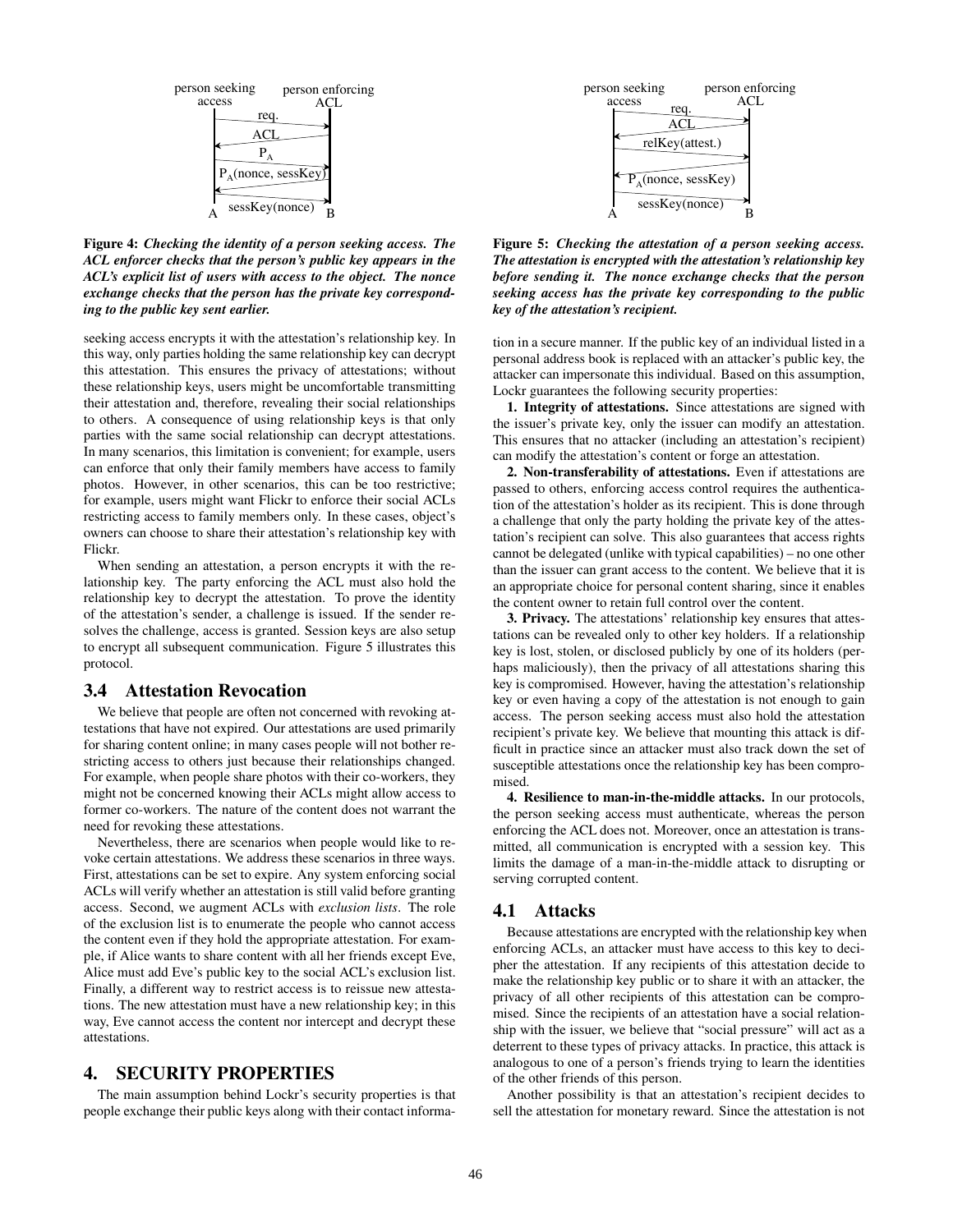

Figure 6: *The LockrCenter interface for issuing and requesting attestations.*

forgeable, the recipient must also sell their private key along with the attestation. In this case the attacker can use *all* the recipient's attestations. This raises the cost that a recipient incurs by selling an attestation – the recipient relinquishes control over *all* their attestations, even the ones they will receive in the future. Note that the security of Lockr does not rely on the relationship key not being compromised. By compromising a relationship key, an adversay can only learn about the identities of parties involved in a relation, but the adversary cannot get access to the protected content.

#### 5. APPLICATIONS

Lockr fits the needs of sharing personal content online. We believe that its simplicity and portability will motivate its adoption by Internet systems that deliver and share personal content. In this section, we describe how we added Lockr to two wellknown Internet systems – BitTorrent and Flickr. First, we implemented LockrCenter – an attestation manager that allows people to issue and receive attestations. We integrated LockrCenter with Facebook to target a large user population (i.e., the Facebook users) that already shares personal content. Second, we extended Azureus, a popular BitTorrent client, to support our social access control scheme. Finally, we implemented Lockr for Flickr – a Firefox extension that allows users to control access to their content hosted on Flickr. We only describe our applications briefly due to lack of space.

#### 5.1 LockrCenter: An Attestation Manager

An attestation manager has two roles – to allow people to exchange attestations, and to allow a user's applications to retrieve attestations to gain access to protected content. The attestation manager can be implemented in many different ways, such as a standalone desktop application, an extension to an address book or an e-mail client, or even as an application running on a person's mobile phone. Based on their preferences, people can use any of such attestation managers in the same way as people use many different e-mail clients or calendars.

We implemented LockrCenter as a Facebook application that allows users to issue and to request attestations. LockrCenter stores a user's private key, public key, and the set of all received attestations in the user's Facebook account. LockrCenter also allows any applications running on behalf of the user to retrieve the stored attestations. With LockrCenter, a person can issue an attestation to another by entering a Facebook userid or an e-mail address. If the



Figure 7: *Social Torrent. A social torrent contains two additional key-value pairs: an ACL and a digital signature.*

other party is not using LockrCenter, an invitation e-mail to install LockrCenter is sent. Figure 6 illustrates LockrCenter's interface.

## 5.2 Integrating Lockr with BitTorrent

We integrated Lockr with BitTorrent by modifying a recent version of the popular BitTorrent client application Azureus (version 3.0.3.5). We tested our implementation on both Windows and Linux. At a high-level, we made two modifications to this Java-based client. First, we added social ACLs. Second, we added an attestation exchange and verification step during the formation of BitTorrent connections between peers.

#### *5.2.1 Social Torrents*

We modified Azureus's torrent creation module to support the creation of social torrents. A torrent file is simply a list of key-value pairs that describes the content served and the tracker coordinating the peers distributing the content. We added two key-value pairs to a torrent: a social ACL and a digital signature. We described the social ACL earlier in Section 3 (see Figure 3). The digital signature prevents a malicious party from tampering with the social torrent file (e.g., removing the social ACLs). Figure 7 illustrates the new fields added to a social torrent.

#### *5.2.2 Social Handshake*

With Azureus, two peers perform two handshakes before exchanging data – a generic BitTorrent handshake and an Azureusspecific handshake. Our social handshake occurs immediately after these handshakes but before the data exchange. Peers engage in a social handshake only if they detect that their parties are running our modified version of Azureus. This is done through a special bit in a reserved field used by BitTorrent to extend its functionality. In this way, social Azureus is still backwards compatible – it can serve both social and regular torrents.

To implement the new handshake, we added three new messages to the Azureus messaging protocol [2] corresponding to the identity and attestation verification steps described in Section 3. If any of these checks fail, the connection between the peers is terminated immediately. The data exchange begins only after each peer proves its access to the content to the other.

#### 5.3 Integrating Lockr with Flickr

We developed a Firefox extension (i.e., a browser plug-in) to add our access control scheme to Flickr. At a high-level, the plug-in performs two tasks. First, when a user uploads an image to Flickr, the plug-in extends the upload interface to add a social ACL. If the user chooses to restrict access to the image, the plug-in uploads a dummy place-holder image in addition to the original image to Flickr. Access to the dummy image is made unrestricted. In con-